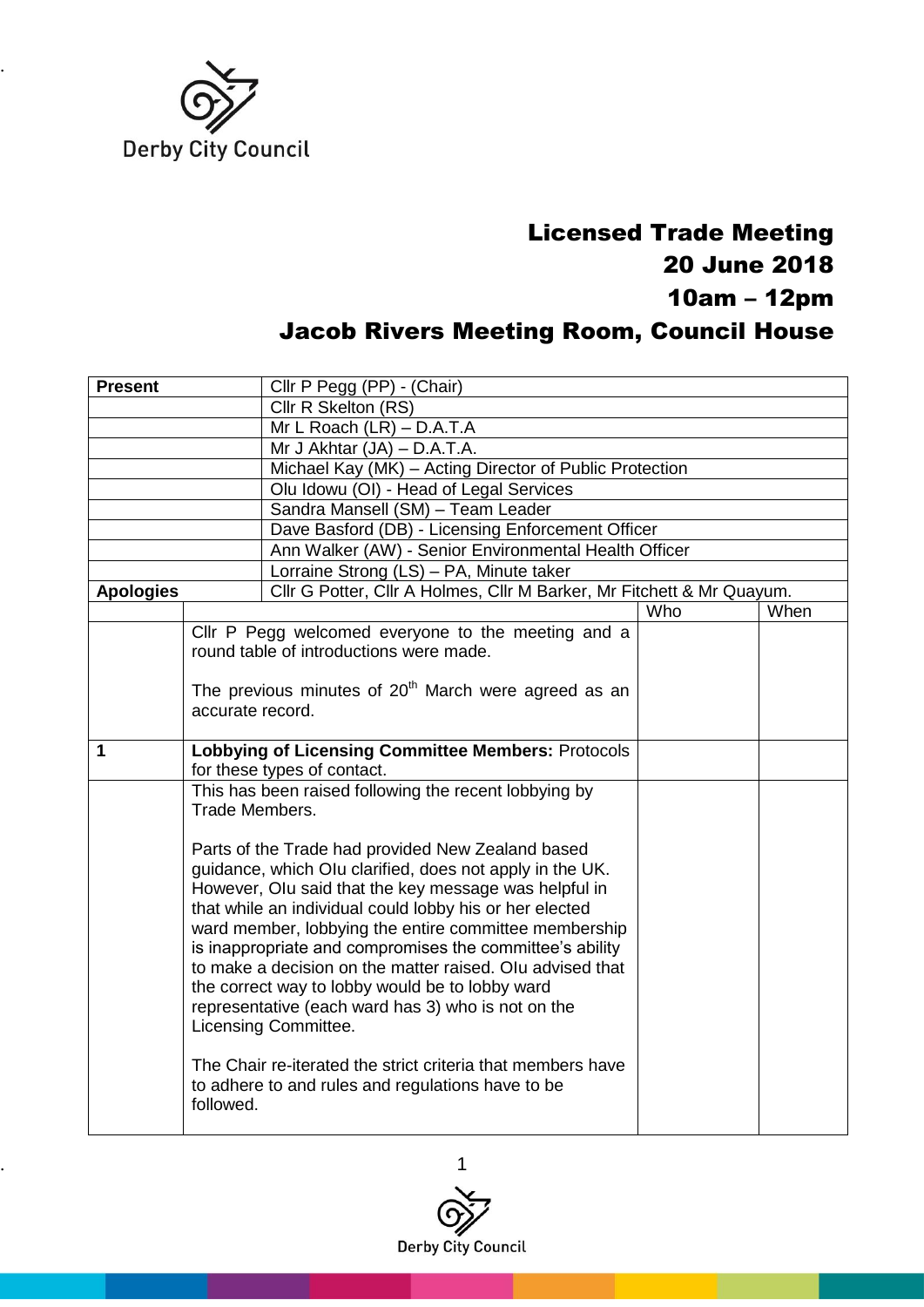|              | It was acknowledged that the reason for lobbing the<br>committee was because the drivers had felt that nothing<br>was being done through Licensing.<br>It was agreed that any future matters that the Trade wish<br>to lobby are to be sent in writing/email to SM<br>(sandra.mansell@derby.gov.uk), with a copy to the<br>Licensing Team (taxi.licensing@derby.gov.uk). SM<br>clarified that the Officers would acknowledge receipt and                                                                                                                                                                                                                                                                                                                                                                                                                                                                                                                                                                                                                                                                                                                                                                                                                      |         |               |
|--------------|---------------------------------------------------------------------------------------------------------------------------------------------------------------------------------------------------------------------------------------------------------------------------------------------------------------------------------------------------------------------------------------------------------------------------------------------------------------------------------------------------------------------------------------------------------------------------------------------------------------------------------------------------------------------------------------------------------------------------------------------------------------------------------------------------------------------------------------------------------------------------------------------------------------------------------------------------------------------------------------------------------------------------------------------------------------------------------------------------------------------------------------------------------------------------------------------------------------------------------------------------------------|---------|---------------|
|              | all matters would be acted on in due course.<br>This to be relayed back to all Trade Members.                                                                                                                                                                                                                                                                                                                                                                                                                                                                                                                                                                                                                                                                                                                                                                                                                                                                                                                                                                                                                                                                                                                                                                 | D.A.T.A | <b>August</b> |
| $\mathbf{2}$ | Agenda items previously discussed and determined:<br>Protocols for previous agenda items.                                                                                                                                                                                                                                                                                                                                                                                                                                                                                                                                                                                                                                                                                                                                                                                                                                                                                                                                                                                                                                                                                                                                                                     |         | 2018          |
|              | It had been noted by Cllr Barker that some of today's<br>agenda items have already been discussed at previous<br>meetings or are being dealt with at the Committee<br>meeting. To avoid a repeat of the same issues<br>repeatedly being raised, including at back-to-back<br>meetings, it was proposed that a change is made to the<br>terms and conditions of the Trade Meeting that once a<br>matter has been discussed, it does not come back for<br>reconsideration within a period of 6 months.<br>D.A.T.A reps had reported that at the previous meeting it<br>seemed difficult to get their points across due to the large<br>number of people that attended and that some of the<br>issues were not resolved for example:<br>Medicals; the reduction of the frequency of<br>medicals to three from five years.<br>Spare wheels; more vehicles are not being fitted<br>with a spare wheel, and providing a repair kit - Olu<br>clarified that a thorough debate was had at the last<br>meeting and that it was agreed that it was going to<br>be debated at Committee. This was reflected in<br>the minutes and that time is needed to be given<br>for the Council to react. Information given to SM<br>on a vehicle. Matter to be taken to Committee. |         |               |
| 3            | <b>Medicals:</b> - D.A.T.A propose the reinstatement of 5 years<br>medicals, we would like this to go before the full<br>committee for reconsideration.<br>Please refer to the email sent by D.A.T.A to licensing<br>officers and taxi licensing committee members 21/5/18<br>and to the new committee members on the 24/5/18.                                                                                                                                                                                                                                                                                                                                                                                                                                                                                                                                                                                                                                                                                                                                                                                                                                                                                                                                |         |               |
|              | This issue was raised at the previous meeting and<br>lengthy discussions had taken place.<br>Group 2 Medical - The agreement from the Derby branch<br>of the General Medical Council was that drivers are to go<br>to their own GP for medical clearance every 3 years.                                                                                                                                                                                                                                                                                                                                                                                                                                                                                                                                                                                                                                                                                                                                                                                                                                                                                                                                                                                       |         |               |

..

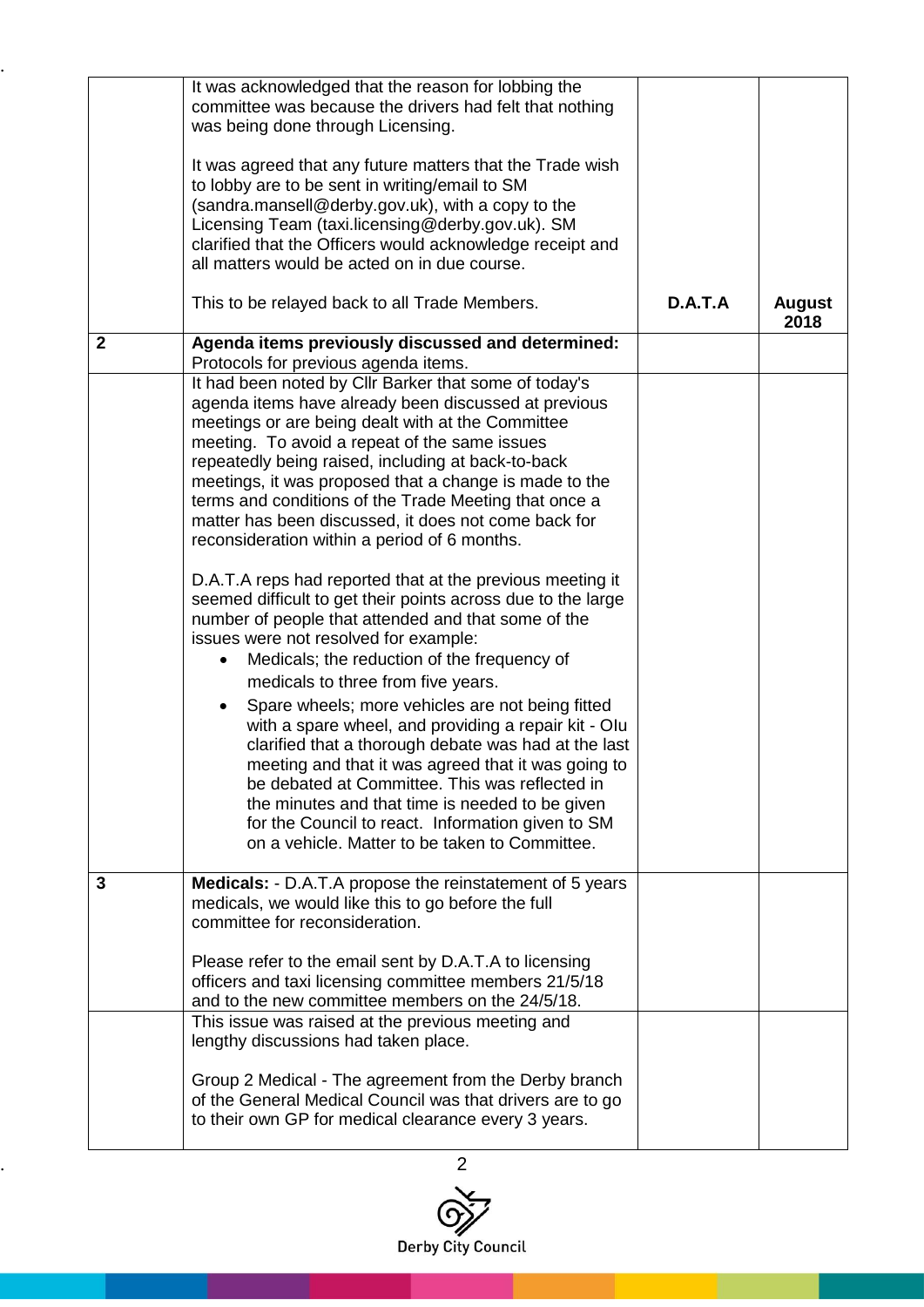|   | D.A.T.A had felt that that this has been done to coincide<br>with the 3 year badge renewal, rather than from a fitness<br>point of view.<br>Olu clarified that the Council needs to be satisfied that the<br>driver is physically fit at the time of grant and renewal of a<br>licence, in the interest of public safety. D.A.T.A queried<br>whether a medical should be done on a yearly basis, if<br>this is the case. It was clarified that it remains the<br>responsibility of the driver to make the authority aware if a<br>medical condition changes.<br>MK to write to the Derby branch of the General Medical<br>Council, to say the Trade have raised concerns about the<br>inconsistency in the fees charged by different<br>practices/practitioners.                                                                                                                                                                                                                                                                                                                                                                                                                           | <b>MK</b> | <b>August</b><br>2018 |
|---|--------------------------------------------------------------------------------------------------------------------------------------------------------------------------------------------------------------------------------------------------------------------------------------------------------------------------------------------------------------------------------------------------------------------------------------------------------------------------------------------------------------------------------------------------------------------------------------------------------------------------------------------------------------------------------------------------------------------------------------------------------------------------------------------------------------------------------------------------------------------------------------------------------------------------------------------------------------------------------------------------------------------------------------------------------------------------------------------------------------------------------------------------------------------------------------------|-----------|-----------------------|
| 4 | Points system right of appeal/ and drivers being<br>refused renewals due to past convictions: Is it a fair<br>system that a driver can only appeal against any decision<br>taken against him by the council by going to court at the<br>drivers expense, it's also been bought to our attention<br>that drivers are being refused renewals based on<br>previous convictions under the new points system, we<br>are led to believe once a driver has been deemed fit and<br>proper to hold a badge and nothing has changed since,<br>then it's illegal to then refuse to renew a licence, we seek<br>clarification on this matter.<br>MK clarified the position that had been set out in the<br>consultation and agreement at Committee.<br>D.A.T.A challenged why the next stage for the appeal<br>needs to be made via the magistrate court and why a<br>decision cannot be made with the licensing sub-<br>committee. D.A.T.A asked for an option to be put forward<br>for this to be reviewed by the licensing committee, to<br>have the decision making powers.<br>MK stated that the previous convictions are set out in the<br>process are not taken into consideration unless a new |           |                       |
|   | conviction is disclosed, new information is received or the<br>licence is up for renewal.<br>Drivers are to be made aware that existing convictions<br>will be taken into account when the licence is renewed<br>and if there are any new convictions.<br>Olu pointed out that this is a prescribed profession under<br>the Rehabilitation of Offenders Act, which means that<br>convictions are never spent.<br>SM re-iterated the importance of all members declaring<br>all convictions.                                                                                                                                                                                                                                                                                                                                                                                                                                                                                                                                                                                                                                                                                                |           |                       |

..

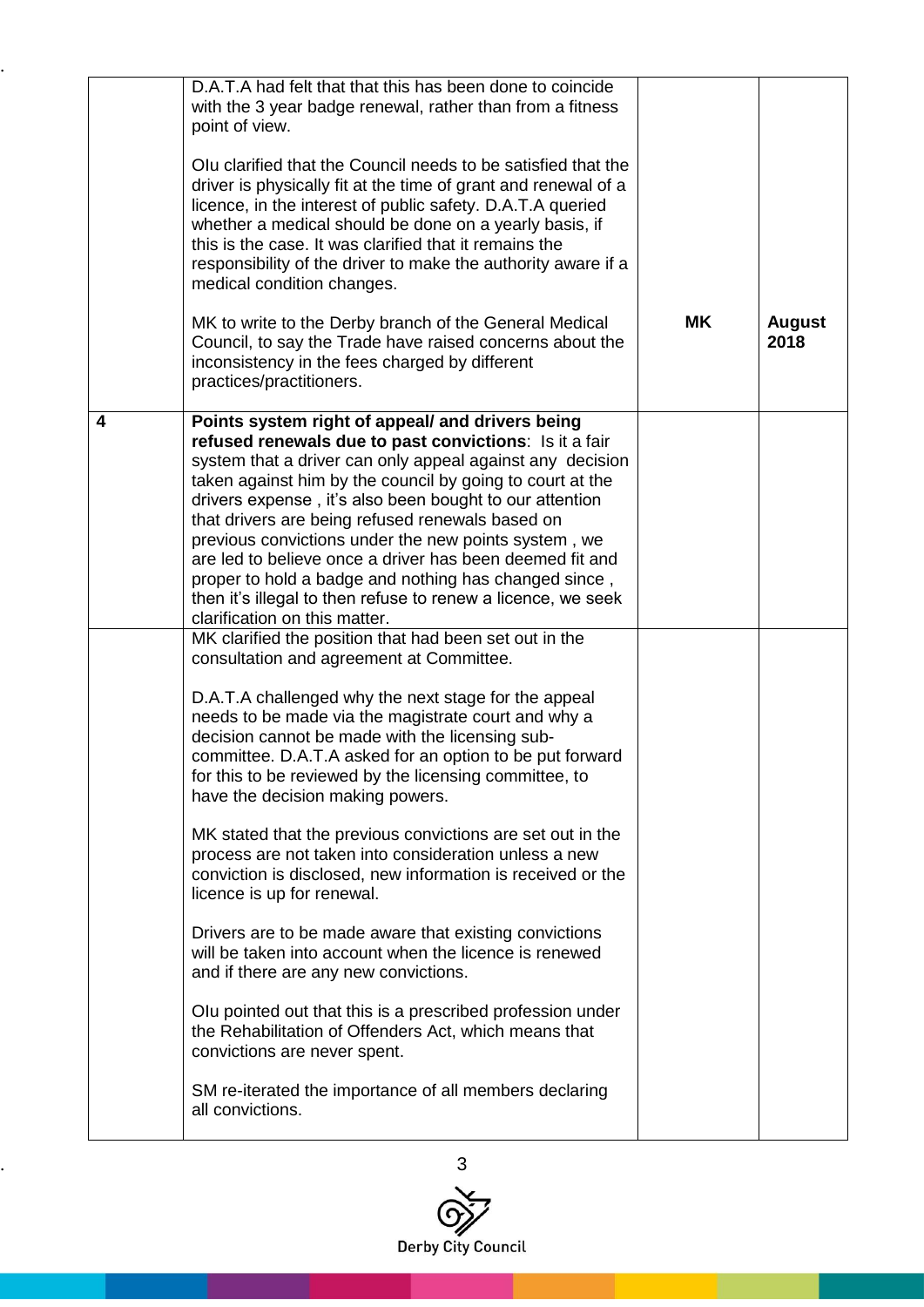|   | D.A.T.A raised the question, if the appeal went to court<br>and it was found in the driver's favour, who would pay the<br>costs. MK said it is the right of the driver to ask for their<br>costs to be paid by the Council, and it is then up to the<br>magistrates' discretion whether or not to make an award.                                                                                                                                                                                                                                                                                                                                                                                                                                                                                                                                                                                    |  |
|---|-----------------------------------------------------------------------------------------------------------------------------------------------------------------------------------------------------------------------------------------------------------------------------------------------------------------------------------------------------------------------------------------------------------------------------------------------------------------------------------------------------------------------------------------------------------------------------------------------------------------------------------------------------------------------------------------------------------------------------------------------------------------------------------------------------------------------------------------------------------------------------------------------------|--|
| 5 | Spot checks: Licensing vehicles with a inflation kit<br>and run flat tyres instead of a spare wheel: At the last<br>meeting Mr Olu deemed it dangerous to not have a spare<br>wheel aboard a licenced vehicle if going on the motorway<br>to which D.A.T.A replied by saying any driver who<br>changes a spare wheel on the hard shoulder is putting his<br>life at risk and the highways agency also advise this, Most<br>ulev and hybrid vehicles do not come with a spare and<br>also lack room for one to be retro fitted in the luggage<br>compartment As DCC previously had issue licensing the<br>Prius they will be fully aware of this DCC are trying to<br>encourage ulev and hybrid vehicles but how can we be<br>expected to make a big investment in a vehicle the<br>council see unfit to be licensed by DCC.                                                                         |  |
|   | D.A.T.A had previously raised concerns around some<br>cars not being fitted with a spare wheel and would like to<br>know how this issue would be resolved.<br>The Chair is fully aware of the issue, and it will form part<br>of the review at a future committee meeting.                                                                                                                                                                                                                                                                                                                                                                                                                                                                                                                                                                                                                          |  |
| 6 | Hackney colour: Can the council explain why they are<br>not getting rid of the colour requirements for cabs and are<br>contributing to the carbon footprint by having drivers paint<br>cabs that come already painted, other Councils like<br>Nottingham for example are helping the environment by<br>phasing out over time their green colour scheme and are<br>allowing the popular factory painted black to replace it.                                                                                                                                                                                                                                                                                                                                                                                                                                                                         |  |
|   | There was a brief discussion at the last meeting; the<br>outcome was for this to be debated at a future committee<br>meeting.<br>This was also stated in the previous minutes that this is a<br>legislative requirement to distinguish between Private<br>Hire/Hackney Carriage vehicles.<br>Following the issue raised by D.A.T.A regarding the cost<br>for paint stripping, research from officers does not support<br>that professional painters strip back paint, plus it was also<br>clarified that this would come with a warranty and would<br>be to the same standard as the manufacturers. The<br>spraying should not affect the warranty.<br>D.A.T.A asked why DCC could not use the same black<br>taxis as Nottingham's with the distinguishing coat of arms.<br>It was also felt that changing the paint colour to yellow is<br>a waste of resources and there is no advantage by doing |  |

..

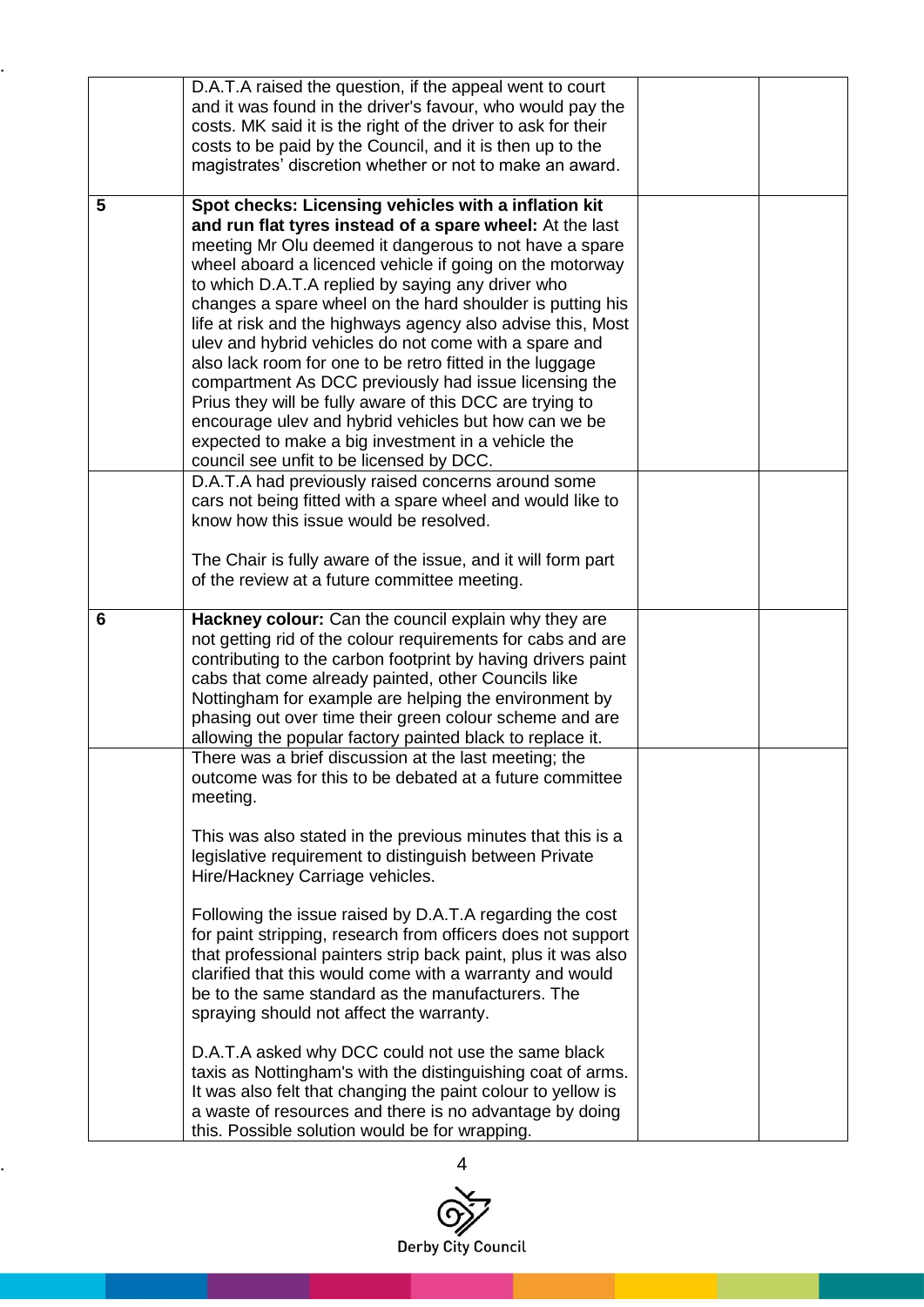|                | The Chair pointed out that the logo may not be<br>appropriate for the visually impaired.                                                                                                                                                                                                                                                                                                                     |           |                       |
|----------------|--------------------------------------------------------------------------------------------------------------------------------------------------------------------------------------------------------------------------------------------------------------------------------------------------------------------------------------------------------------------------------------------------------------|-----------|-----------------------|
|                | Discussions made to look at new vehicles, for example,<br>the black cab Mertrux/ LEVC/Dynamo and whether new<br>colours could be ordered.                                                                                                                                                                                                                                                                    |           |                       |
|                | Also, the possibility of getting the motor vehicle trade to<br>bring a number of cabs for us to look at was discussed,<br>potentially giving a wider choice.                                                                                                                                                                                                                                                 |           |                       |
|                | MK informed in terms of brand new/older vehicles, we are<br>currently waiting for a decision.                                                                                                                                                                                                                                                                                                                |           |                       |
|                | Olu stated all these points would be noted and will be<br>incorporated into the report for committee on the matter<br>when a decision will be made.                                                                                                                                                                                                                                                          |           |                       |
|                | SM stated that due to the time needed for research, this<br>may not be on the agenda for the next committee, but will<br>be raised at the subsequent one.                                                                                                                                                                                                                                                    |           |                       |
| $\overline{7}$ | Carabiner: Can the council licensing department explain<br>why they have an issue with Carabiners that they have<br>been passing in tests for many years and now they are<br>not good enough? And also tell us why they are not<br>communicating effectively and concisely with drivers as to<br>what types of carabiners, fire extinguishers, and first aid<br>kits are required to get re-plated in Derby. |           |                       |
|                | SM confirmed there are issues when cars are being sold,<br>or the carabiner goes missing, they are being replaced<br>with ones that are not suitable for the vehicle.                                                                                                                                                                                                                                        |           |                       |
|                | The clamps hook on to the wheelchair and display a load<br>rating of 25 NM together with an instruction they should<br>not be used for PPE.                                                                                                                                                                                                                                                                  |           |                       |
|                | MK suggested a separate discussion outside of the<br>meeting to establish clarification on the specification.                                                                                                                                                                                                                                                                                                |           |                       |
|                | DB stated that it would be a breach of licence conditions<br>to modify the vehicle's original specification, by changing<br>the clamps from the original items.                                                                                                                                                                                                                                              |           |                       |
|                | SM to refer to Allied vehicles, for direct clarification on the<br>CE certification over 25km load rating requirements.                                                                                                                                                                                                                                                                                      | <b>SM</b> | <b>August</b><br>2018 |
|                | Queries also raised around the first aid kit/fire<br>extinguishers specification. SM stated that the BS number<br>has changed since the specification was done.<br>SM to clarify.                                                                                                                                                                                                                            | <b>SM</b> | <b>August</b><br>2018 |
|                |                                                                                                                                                                                                                                                                                                                                                                                                              |           |                       |

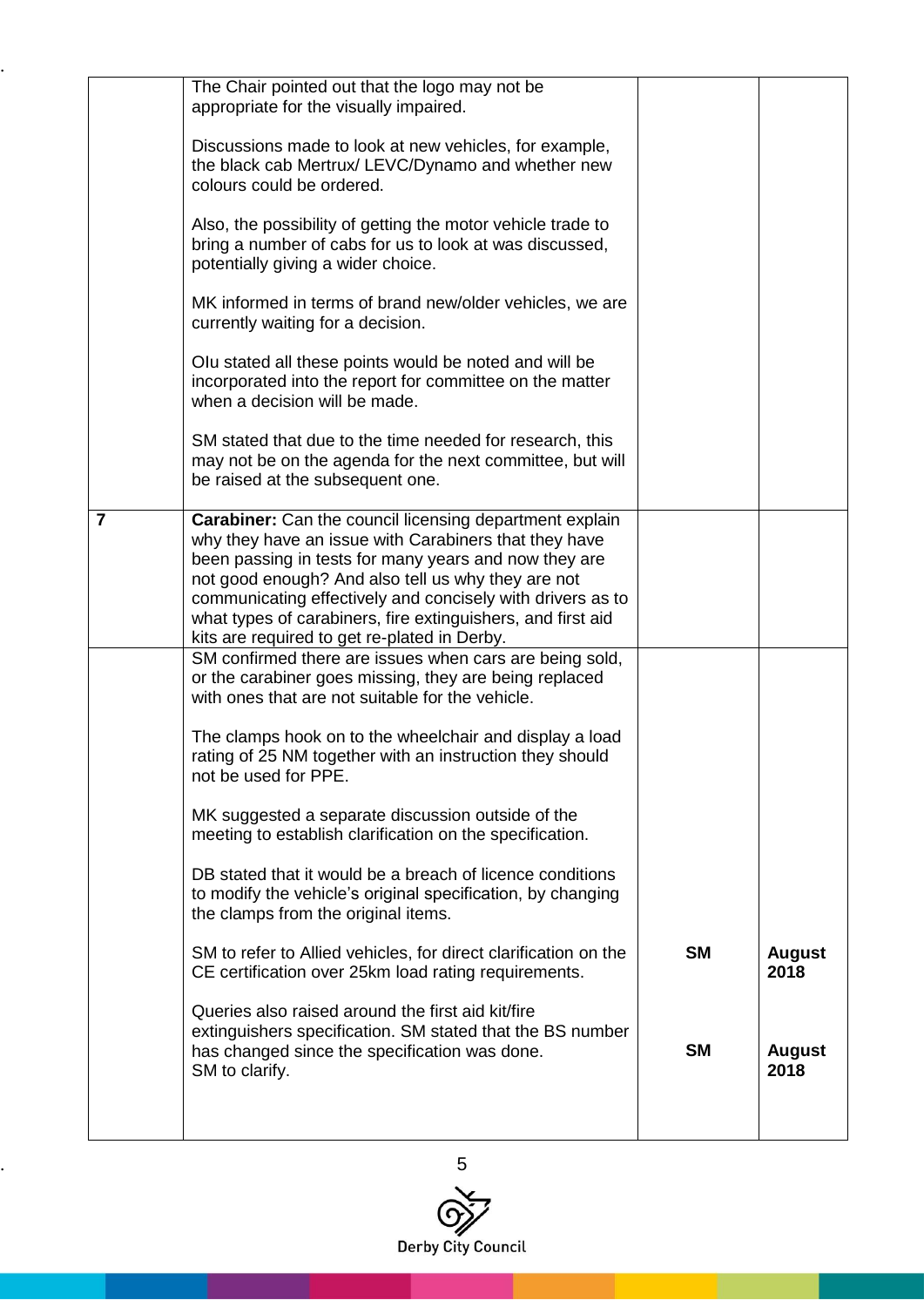| 8  | Vehicle inspection survey: Can the council explain why                                               |         |               |
|----|------------------------------------------------------------------------------------------------------|---------|---------------|
|    | enforcement officers are lying in wait for drivers collecting                                        |         |               |
|    | plates from the licensing department and asking to                                                   |         |               |
|    | inspect vehicles in the council's car park, we were told a                                           |         |               |
|    | few months ago by licensing this was a survey and was                                                |         |               |
|    | voluntary on the drivers part - this doesn't seem to be the                                          |         |               |
|    | case according to some of our members experiences.                                                   |         |               |
|    | It was acknowledged that the Trade members feel that                                                 |         |               |
|    | they are being put under pressure to take part in the                                                |         |               |
|    | inspection survey. DB stated that this should not be the                                             |         |               |
|    | case and that it was a monitoring exercise which should                                              |         |               |
|    | benefit both DCC and the Trade. It was also noted that it                                            |         |               |
|    | was an ideal time to complete this exercise when drivers                                             |         |               |
|    | come into the Council House to collect their plates.                                                 |         |               |
|    | DB confirmed that this is a legal obligation, although it is                                         |         |               |
|    | done on a voluntary basis.                                                                           |         |               |
|    | D.A.T.A asked why this could not be done at the testing                                              |         |               |
|    | station whilst the vehicle was being examined. MK                                                    |         |               |
|    | commented that there are benefits of undertaking an                                                  |         |               |
|    | inspection at the testing station but also benefits of the                                           |         |               |
|    | inspection being done away from the station.                                                         |         |               |
|    |                                                                                                      |         |               |
|    | D.A.T.A queried the validity of the some of the testing                                              |         |               |
|    | stations.                                                                                            |         |               |
|    |                                                                                                      |         |               |
|    | MK commented that work still needed to be undertaken to                                              |         |               |
|    | look at the possibility of bringing the vehicle inspections in                                       |         |               |
|    | house. Although D.A.T.A raised issues with this option. It                                           |         |               |
|    | was agreed to re-visit this in the future.                                                           |         |               |
| 9  | Safeguarding: Reminder about booking on to a course                                                  |         |               |
|    | prior to driver/operator renewal & attendance.                                                       |         |               |
|    | SM clarified that it is essential for Trade Members to                                               |         |               |
|    | complete the mandatory safeguarding courses before                                                   |         |               |
|    | their next renewal. Extra course dates had now been                                                  |         |               |
|    | arranged which were being allocated to individuals on a                                              |         |               |
|    | priority basis depending on their renewal dates.                                                     |         |               |
|    |                                                                                                      |         |               |
|    | Phone contact has been made with those drivers to                                                    |         |               |
|    | arrange this. The Licensing team are currently working<br>renewals that are due in Jan/Feb/Mar 2019. |         |               |
|    |                                                                                                      |         |               |
|    | D.A.T.A to check with all members that their telephone                                               | D.A.T.A | <b>August</b> |
|    | numbers are correct.                                                                                 |         | 2018          |
|    |                                                                                                      |         |               |
| 10 | Vehicle insurance at renewal: Reminder that insurance                                                |         |               |
|    | has to be valid at the renewal date.                                                                 |         |               |
|    | SM asked the members to ensure when the drivers come                                                 |         |               |
|    | in to renew their licence that the insurance date also                                               |         |               |
|    | covers the renewal date.                                                                             |         |               |
|    |                                                                                                      |         |               |
|    |                                                                                                      |         |               |
|    |                                                                                                      |         |               |